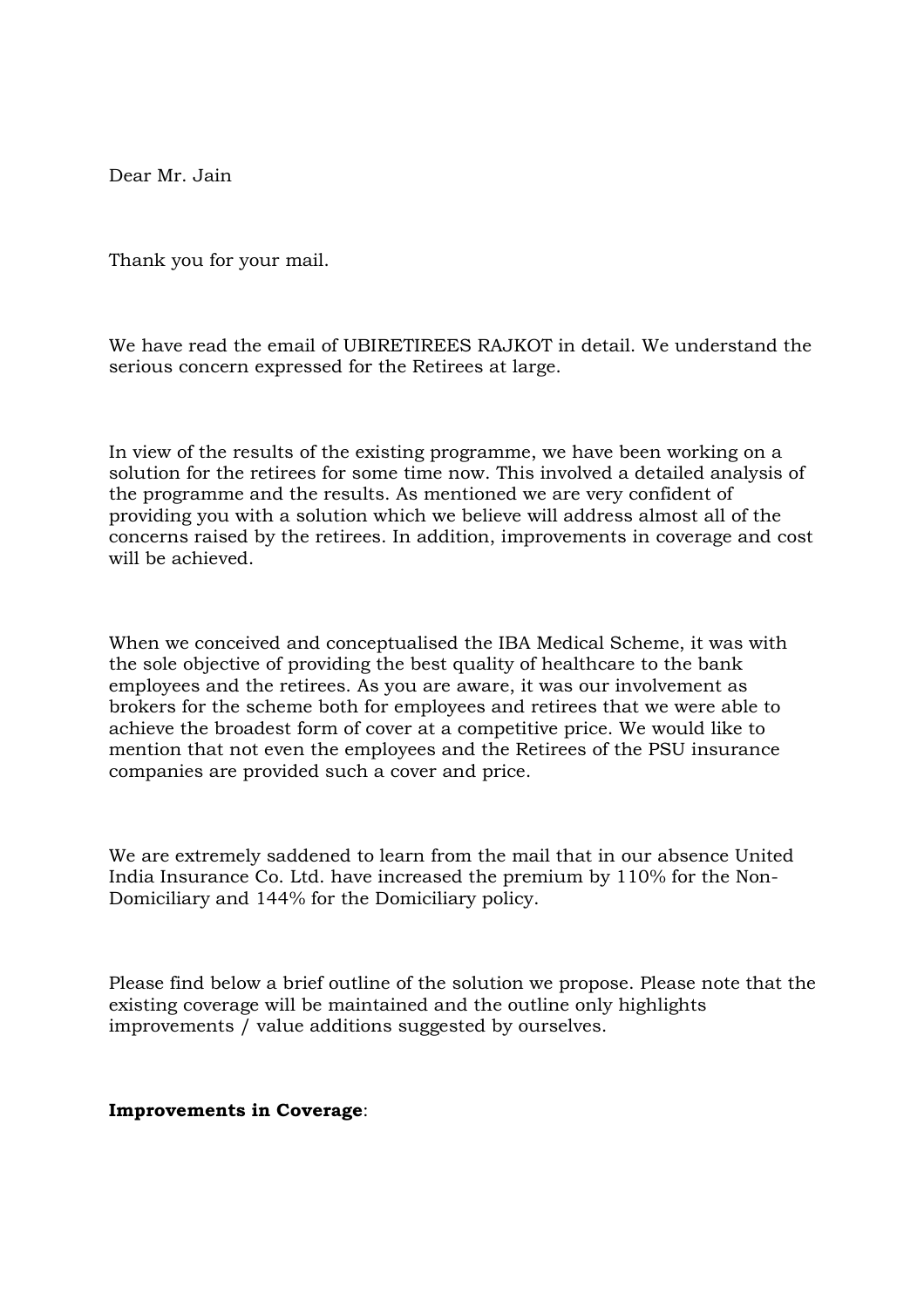- 1) A dependent handicap child is now covered under the family definition.
- 2) Cataract which was earlier limited to Rs.35,000 by United India have now been increased to the limit of Rs.60,000 per eye.
- 3) All Advance medical treatments like Cyber Knife, Robotic Surgery etc. are payable up to 50% of the sum insured.
- 4) Adjuvant, Neo Adjuvant Therapy and Immunotherapy which is most commonly given along with cancer treatments today and are currently not being paid by the insurance company, under other medical treatments are now added as a part of the day care procedures.
- 5) Dental treatment has been included up to Rs.5,000 for Root Canal treatment at a Dental Clinic.

## **Sum Insured**:

We have suggested one uniform Sum Insured of Rs 4 lakhs, irrespective of the grade of the retiree. As suggested by you, retirees should be given an option for different Sum Insured from One lakh to five lakhs to be selected by the retirees. However we would kindly point out that although there may be slight reduction in premium which may not be in proportion to the Sum Insured. The coverage would be inadequate because of the age of the retirees, as besides the Sum Insured all expenses including the room rent covered under the policy would be reduced proportionately for the coverages of 1 lakh and 2 lakhs. We therefore propose that even if a choice is to be given, the option should be from three lakhs to five lakhs.

#### **Premium**:

We have proposed a substantial reduction in the premium rate by thirty percent on domiciliary and seven and a half percent for without domiciliary covers on the current premium rates.

## **Domiciliary Treatment:**

We have given two options of coverage i.e. with domiciliary and without domiciliary. Domiciliary will be covered only up to 10% of the Sum Insured and the Buffer will not be available for the same.